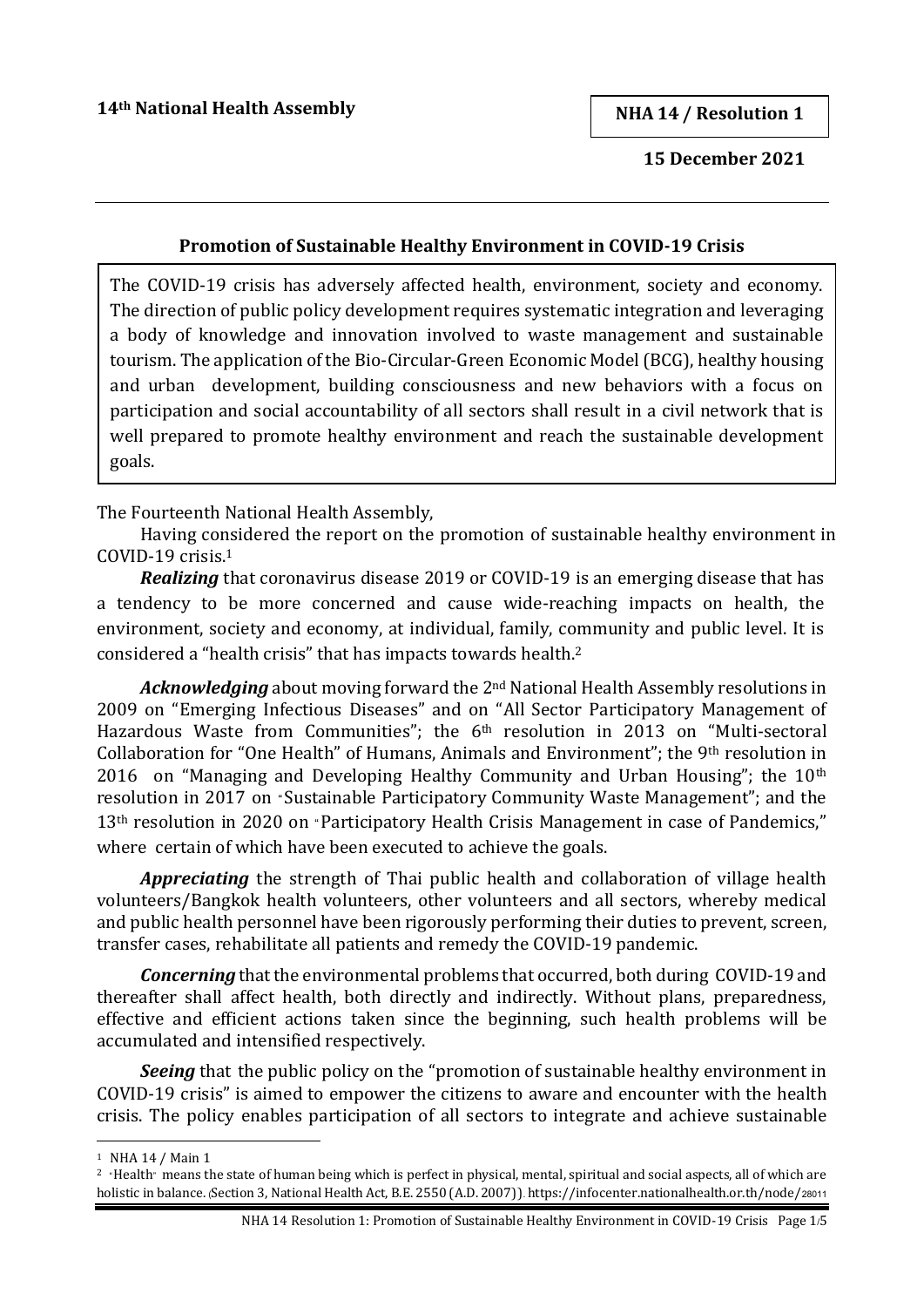development goals in terms of economy, society and the environment, and promotes the notion where "all people in Thailand are healthy" in accordance with the roadmap of the resolution $3$ 

Hereby, adopts the following resolutions:

# **1. Sustainable waste management for healthy environment**

- 1.1 Requests the Ministry of Natural Resources and Environment, Ministry of Interior, local governments, communities, private sector, educational institutions, and involved agencies to participate in the integration of planning and development of system and mechanism for sustainable waste management of all types that meet the required standards, starting from its source to the final disposal and in line with the COVID-19 situation; to develop environmentally friendly products and packaging; to motivate suppliers, distributors, entrepreneurs, transporters and consumers to adopt the principles of 3R (Reduce, Reuse, Recycle) by emphasizing on minimizing the excess quantity of waste at its source to zero and also considering to enhancing the roles of private sector in waste management.
- 1.2 Requests the Ministry of Natural Resources and Environment, Ministry of Interior, local governments, communities, private sector, educational institutions, and involved agencies to expedite the elimination of some types of plastics, or single use plastics , to achieve the target set more rapidly<sup>4</sup>; to create and disseminate knowledge and innovation made from other materials instead of plastics; not to import plastic scraps and electronic waste from overseas; to reduce plastic-made packages and materials by entering into a mutual agreement with suppliers, distributors and delivery service providers of online goods or foods in order to reduce plastic waste generation.
- 1.3 Requests the Ministry of Public Health, Ministry of Interior, local governments, communities, private sector, educational institutions, and involved agencies to collaboratively and systemically manage all types of infectious waste, from the process of separation , discard, collection, aggregation, transport and disposal of such waste; to provide a manual regarding infectious waste management to ensure correct, safe and hygienic of waste generated by health facilities, field hospitals, communities, households and COVID-19 isolation centers, based on technical principles in order to avoid contamination in the environment and to minimize the spread of virus; to encourage the use of and develop cloth masks or masks made from other materials that meet the required standards to replace single-use masks.
- 1.4 Requests local governments and communities to take a role in systematically and accurately managing community waste based on technical principles, in collaboration with the Ministry of Natural Resources and Environment, Ministry of Interior, private sector, educational institutions, and involved agencies, by pushing forward to significant provincial agenda; to strengthen awareness and disseminate understandable knowledge through outreaching media; to encourage households to separate community waste to accurate categories and strictly complies with the 3R principle in order to minimize waste generation and cultivate more income from waste for the benefit of the community by using proper technology and mitigate pollution; to promote learning centers for community waste management and encourage expansion of such resources to other areas.

<sup>3</sup> NHA 14 / Main 1 / Annex 1

<sup>4</sup> According to the 2018-2030 Plastic Waste Management Roadmap**.** https://thaimsw.pcd.go.th/newsdetail.php?id=86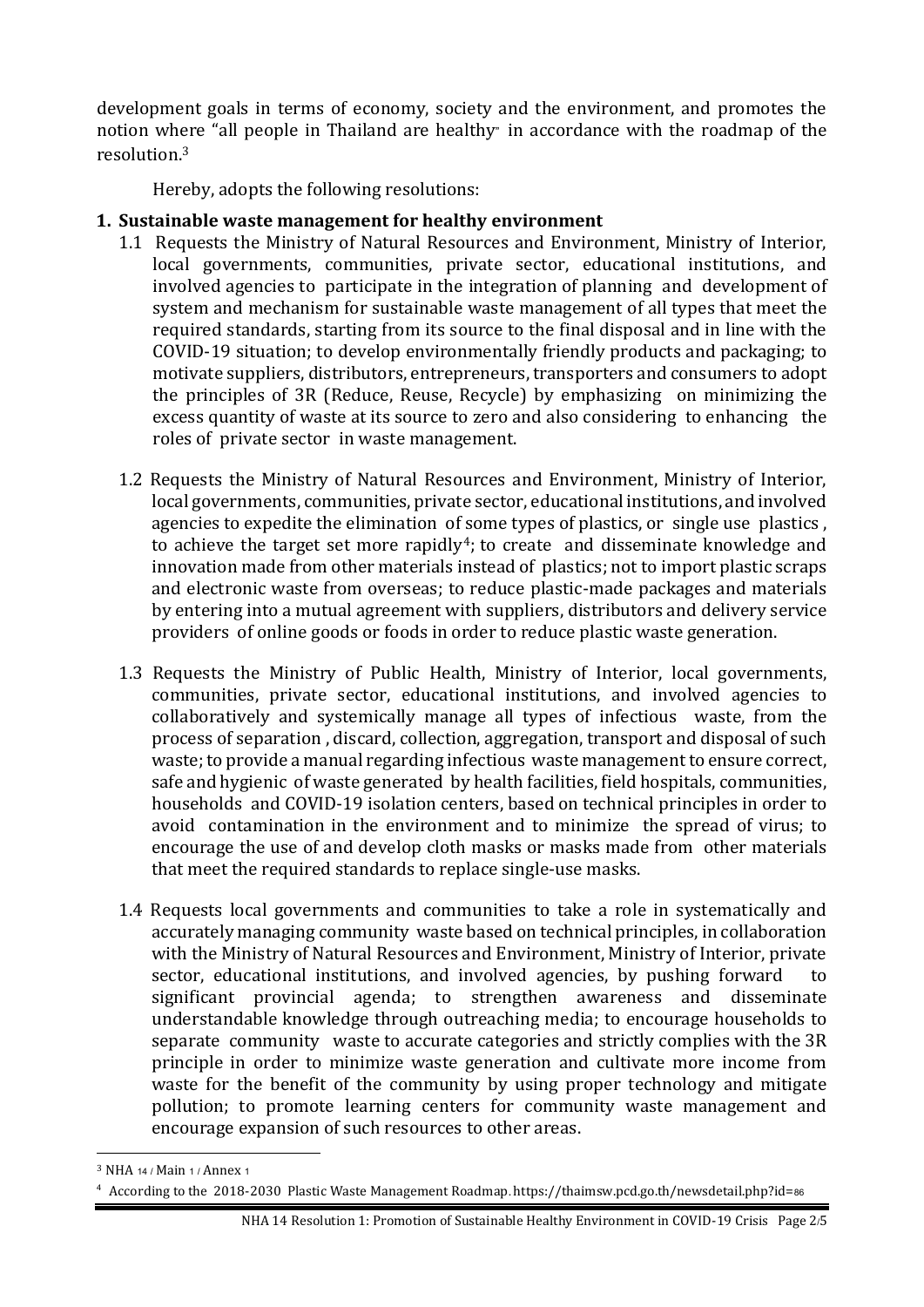#### **2. Sustainable environmental management in tourist attractions**

- 2.1 Requests the Ministry of Tourism and Sports, Ministry of Natural Resources and Environment, local governments, communities, private sector, educational institutions, and involved agencies to participate in the integration of planning and development of systems and mechanisms for tourism management of all types that are quality-oriented and value local livelihood in a sustainable manner and in line with the COVID-19 situation; disseminate knowledge, strengthen awareness and mutual accountability between agencies, communities, and tourists in conserving natural resources and minimizing environmental impacts to achieve sustainable development, in terms of the environment, economy, society and health, in a balanced manner.
- 2.2 Requests the Ministry of Natural Resources and Environment, Ministry of Tourism and Sports, and involved agencies to support communities, local governments, private sector, educational institutions and stakeholders in conducting research on sustainable tourism and carrying capacity of each specific location in order to define a proper number of tourists that suits the area, activities and duration; to close attractions at certain times; to actively develop standards, criteria and manual for ecofriendly tourism; empower the communities to provide authentic community-based tourism; develop virtual tourism technology using electronic media.

## **3. Environmental management in the bio-circular-green economy development**

- 3.1 Requests the Executive Committee of Bio-Circular-Green Economy (BCG), government sector, local governments, communities, private sector, educational institutions, and involved agencies to participate in integrating the planning and development of systems and mechanisms, and review the "2021-2026 BCG economic model development strategies<sup>"5</sup> to ensure it is in line with relevant master plans; adjust action plans to serve the COVID-19 crisis and outbreaks of other diseases by taking into account the balance of the environment, health, society, economy that corresponds to needs of people and contexts of the area; emphasize participation, starting from the process of planning, implementation, monitoring, evaluation, and improvement for the promotion of BCG learning centers and drive the BCG model at the area level.
- 3.2 Requests the Ministry of Higher Education, Science, Research and Innovation, Ministry of Natural Resources and Environment, local governments, communities, private sector, educational institutions, and involved agencies to promote creation and dissemination of the body of knowledge, technology and innovation of BCG economic development; optimize resources that are biodegradable, recyclable and reduce pollution; motivate all parties to achieve the SDGs; encourage the industrial sector, enterprises, agricultural sector, tourism sector, transportation sector, energy sector and communities to employ the approach along with good governance; enhance the increase in number of innovators/businesses and low-carbon communities.

<sup>5</sup> Adopting the BCG economic model as a national policy to drive Thailand. https://www.thaigov.go.th/news/contents/details/38369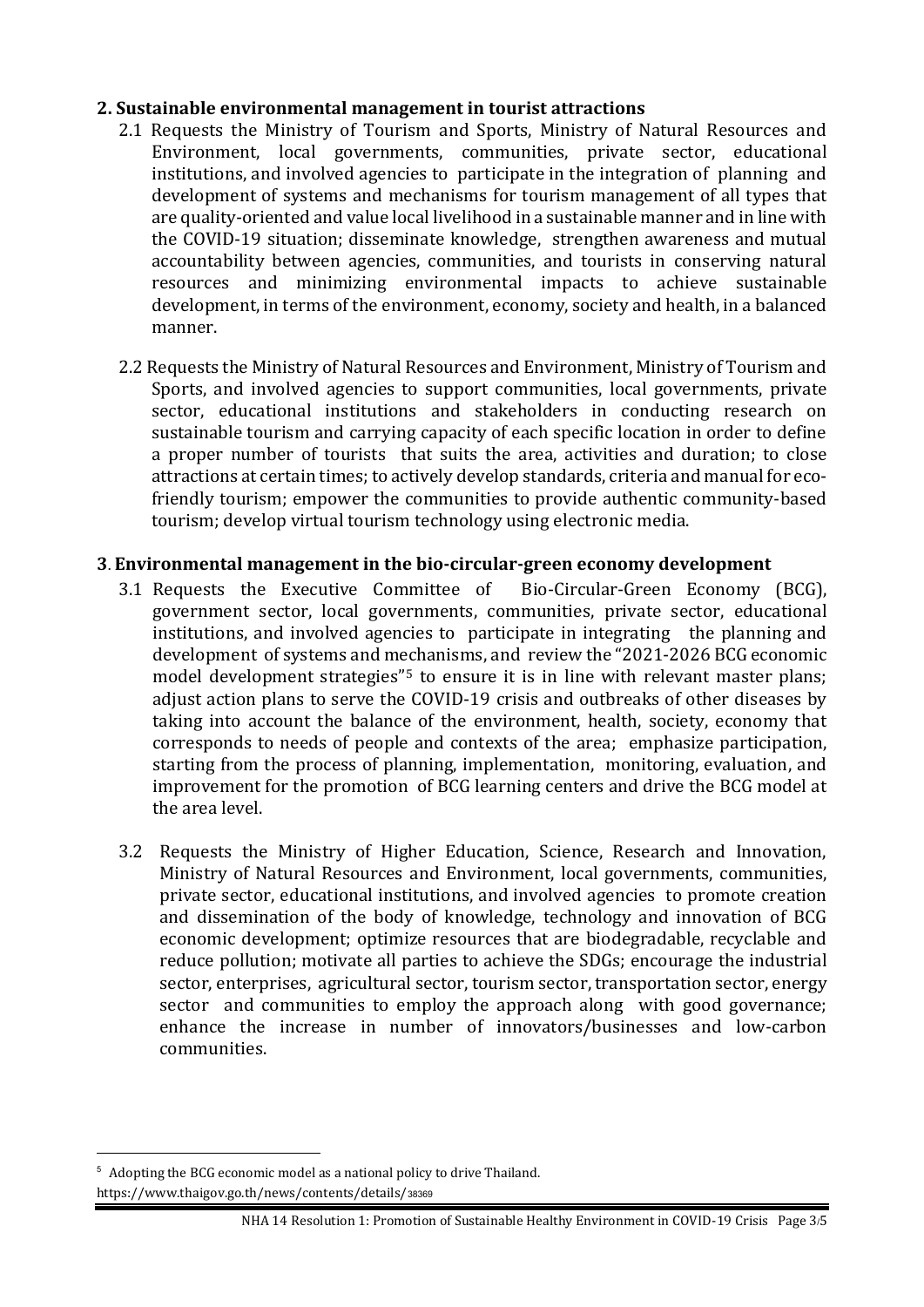## **4. Environmental management in healthy housing and urban development**

- 4.1 Requests the Ministry of Interior, Ministry of Social Development and Human Security, local governments, communities, private sector, educational institutions, and relevant agencies to participate in the integration of planning and development of systems and mechanisms for healthy housing and urban development by adhering to peoplecentric principles; develop communities, urban and rural areas to serve the ongoing problems, needs and the area contexts, and extends to all groups of populations; renovate and manage housing, communities and the environment to facilitate healthy life; develop reflexive and adaptive capacity to respond the outbreak of COVID-19 and those of other diseases, disasters and different risk factors.
- 4.2 Requests the Ministry of Interior, Ministry of Social Development and Human Security to encourage local governments, communities, private sector, educational institutions, and relevant agencies to participate in developing healthy housing and urban development ; adjust ways of living, transportation; promote businesses that enhance the identity of the community; engage in clean, hygienic, safe, toxic-free, disease-free work environment and activities, which mitigate the spread of COVID-19 and reduce waste generation; organize activities that reduce greenhouse gas emissions; multiply green spaces; promote sustainable production and consumption and ensure selfreliance and good quality of life.

## **5. Environmental management with the participation of civil networks to promote sustainable healthy environment**

- 5.1 Requests the Ministry of Interior, Ministry of Social Development and Human Security to encourage local governments, communities, private sector, educational institutions, and relevant agencies to jointly promote and establish mechanisms that engage participation and support implementation of groups/organizations / communities/assemblies/networks/children/youths/volunteers at the area level in terms of knowledge, media, resources, learning resources, budgets from different sources, tools, etc., in a rigorous and constant manner in order to consolidate as a strong civil network in promoting sustainable healthy environment and preparing for and adapting to changes, both during the COVID-19 crisis and in the post-pandemic era.
- 5.2 Requests groups/organizations/assemblies/networks /children/youths/volunteers, government sector, local governments, private sector, communities, educational institutions, media, religious leaders, and involved agencies to be a member of a civil network that adheres to a common commitment using health assembly, health charter , or other appropriate mechanisms for raising awareness, accountability and fostering good behaviors in the society; enhance literacy and learning process; develop potential, skills and capacity; communicate to public, as well as participate in or implement different projects by applying the Sufficiency Economy Philosophy to promote sustainable healthy environment; develop learning centers and extend them to other areas to achieve sustainable development.
- 6. Requests member of the National Health Assembly and all sectors to collaboratively drive this healthy public policy to their fullest potential based on the approaches, directions, process and involved agencies specified in the roadmap of resolution.